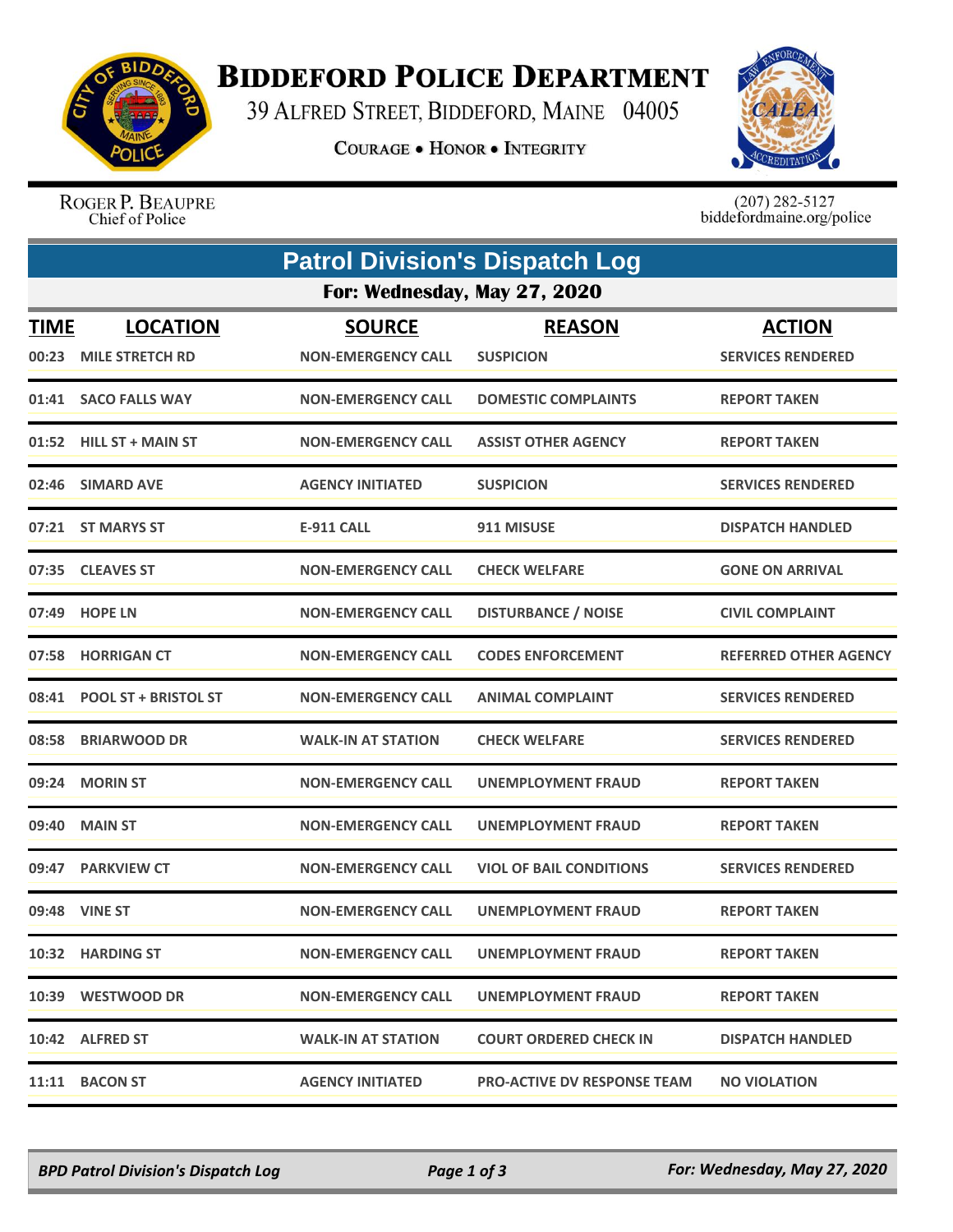| <b>TIME</b> | <b>LOCATION</b><br>11:20 ALFRED ST | <b>SOURCE</b><br><b>WALK-IN AT STATION</b> | <b>REASON</b><br><b>COURT ORDERED CHECK IN</b>         | <b>ACTION</b><br><b>SERVICES RENDERED</b> |
|-------------|------------------------------------|--------------------------------------------|--------------------------------------------------------|-------------------------------------------|
|             | 11:28 BOULDER WAY                  | <b>NON-EMERGENCY CALL</b>                  | <b>CHECK WELFARE</b>                                   | <b>SERVICES RENDERED</b>                  |
|             | 11:32 WENTWORTH ST                 | <b>NON-EMERGENCY CALL</b>                  | <b>CODES ENFORCEMENT</b>                               | <b>REFERRED OTHER AGENCY</b>              |
|             | 11:41 MAY ST                       | <b>AGENCY INITIATED</b>                    | <b>ANIMAL COMPLAINT</b>                                | <b>SERVICES RENDERED</b>                  |
|             | 11:47 WEST ST                      | <b>E-911 CALL</b>                          | <b>HARASSMENT</b>                                      | <b>SERVICES RENDERED</b>                  |
|             | 12:42 HILLS BEACH RD               | <b>E-911 CALL</b>                          | 911 MISUSE                                             | <b>SERVICES RENDERED</b>                  |
|             | 12:49 CLIFFORD ST                  | <b>AGENCY INITIATED</b>                    | <b>PRO-ACTIVE DV RESPONSE TEAM</b>                     | <b>NO VIOLATION</b>                       |
|             | <b>13:18 MAIN ST</b>               | <b>E-911 CALL</b>                          | 911 MISUSE                                             | <b>NO ACTION REQUIRED</b>                 |
|             | <b>13:22 VINE ST</b>               | <b>NON-EMERGENCY CALL</b>                  | ATTEMPTED/THREATENED SUICIDE SERVICES RENDERED         |                                           |
|             | 13:33 ALFRED ST                    | <b>NON-EMERGENCY CALL</b>                  | <b>ALL OTHER</b>                                       | <b>SERVICES RENDERED</b>                  |
|             | 14:00 ALFRED ST                    | <b>NON-EMERGENCY CALL</b>                  | <b>SCAM</b>                                            | <b>REPORT TAKEN</b>                       |
|             | 14:09 WESTERN AVE                  | <b>NON-EMERGENCY CALL</b>                  | <b>PAPERWORK</b>                                       | <b>SERVICES RENDERED</b>                  |
|             | 14:44 HILL ST                      | <b>NON-EMERGENCY CALL</b>                  | <b>VIOL OF BAIL CONDITIONS</b>                         | <b>NO ACTION REQUIRED</b>                 |
|             | <b>15:10 MAIN ST</b>               | <b>WALK-IN AT STATION</b>                  | <b>ARTICLES LOST/FOUND</b>                             | <b>REPORT TAKEN</b>                       |
|             | 15:16 HIGH ST                      | <b>WALK-IN AT STATION</b>                  | <b>PROTECTION FROM ABUSE SERVICE SERVICES RENDERED</b> |                                           |
|             | 15:22 WESTERN AVE                  | <b>NON-EMERGENCY CALL</b>                  | <b>UNEMPLOYMENT FRAUD</b>                              | <b>REPORT TAKEN</b>                       |
|             | 15:58 PROSPECT ST                  | <b>NON-EMERGENCY CALL</b>                  | <b>HARASSMENT</b>                                      | <b>SERVICES RENDERED</b>                  |
|             | <b>16:10 WENTWORTH ST</b>          | <b>E-911 CALL</b>                          | 911 MISUSE                                             | <b>NEGATIVE CONTACT</b>                   |
|             | 16:40 BIRCH ST                     | <b>NON-EMERGENCY CALL</b>                  | ATTEMPTED/THREATENED SUICIDE REPORT TAKEN              |                                           |
|             | 17:02 PEARL ST                     | <b>E-911 CALL</b>                          | 911 MISUSE                                             | <b>REFERRED OTHER AGENCY</b>              |
|             | 17:12 MARINER WAY                  | <b>E-911 CALL</b>                          | 911 MISUSE                                             | <b>NO ACTION REQUIRED</b>                 |
|             | <b>17:16 GREEN ST</b>              | <b>NON-EMERGENCY CALL</b>                  | <b>MEDICAL W/ ASSIST</b>                               | <b>NO TRANSPORT</b>                       |
|             | 17:22 HIGHLAND ST                  | <b>NON-EMERGENCY CALL</b>                  | <b>SCAM</b>                                            | <b>REPORT TAKEN</b>                       |
|             | 17:48 HOPE LN                      | <b>NON-EMERGENCY CALL</b>                  | <b>SUSPICION</b>                                       | <b>SERVICES RENDERED</b>                  |